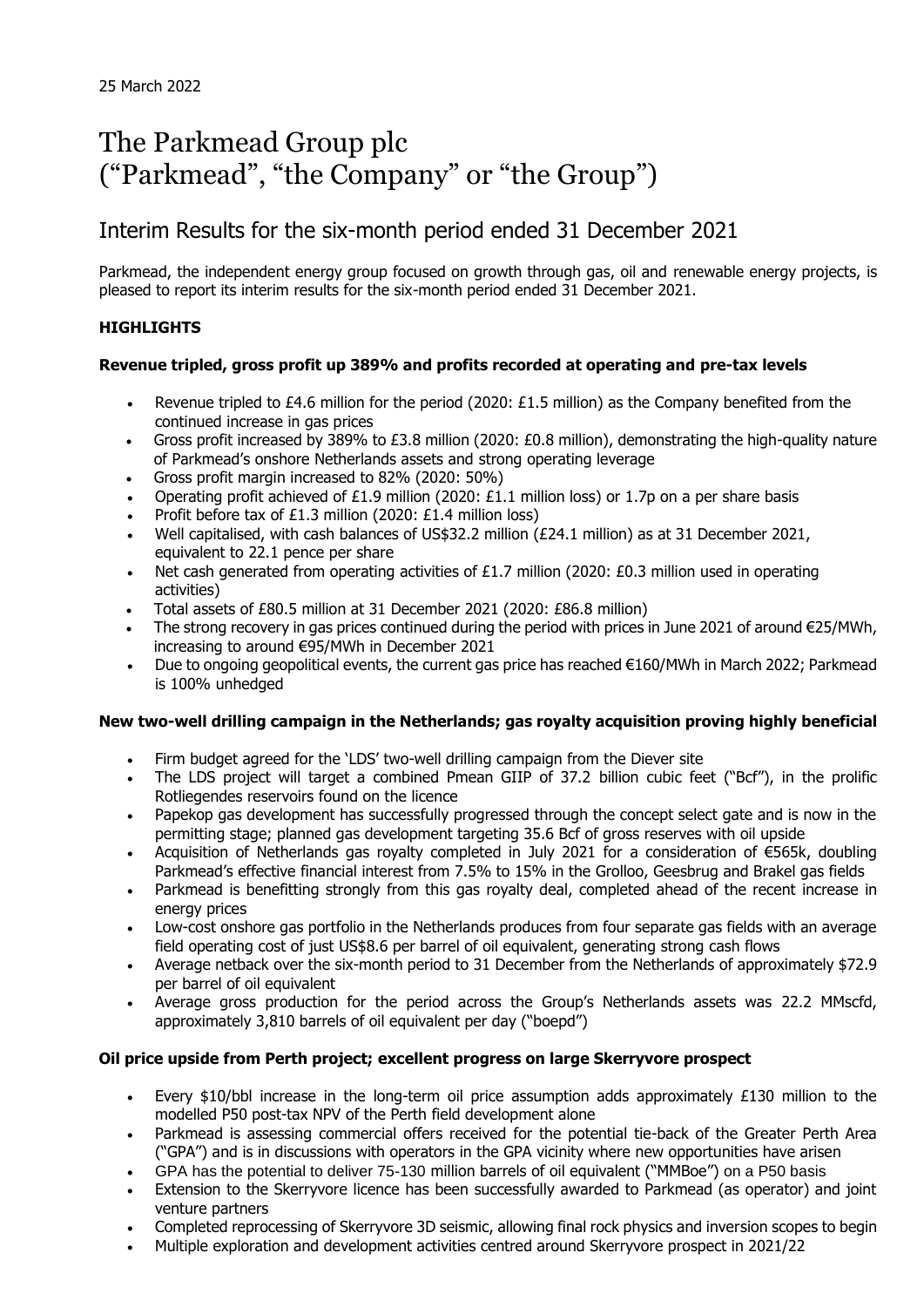• Skerryvore's main prospects are three stacked targets, at Mey and Chalk level, which together could contain 157 MMBoe

### **Operational wind farm acquired, delivering immediate electricity revenue**

- Acquisition of 1.5MW onshore wind farm in Scotland through purchase of Kempstone Hill Wind Energy Limited ("KHWEL") for £3.29 million in cash (post period end)
- The Kempstone Hill wind farm provides power for up to 1,000 homes and has an attractive inflation-linked, Feed-in Tariff through until 2036
- Electricity is sold through a power purchase agreement which provides valuable upside through rising wholesale electricity prices
- It is expected that annual PPA redetermination will capture increased electricity prices
- This acquisition significantly increases Parkmead's presence in the renewable energy and electricity markets

### **Substantial oil and gas reserves**

• 2P reserves of 45.6 MMBoe as at 1 March 2022 (45.7 MMBoe as at 1 March 2021)

#### **Well positioned for further acquisitions and opportunities**

• Parkmead is actively evaluating further acquisition opportunities in each of its areas of activity, renewables, gas and oil

### **Parkmead's Executive Chairman, Tom Cross, commented:**

**"I am delighted to report excellent growth in the six-month period to 31 December 2021. We have delivered a tripling of our revenue, led by our high-quality Dutch assets and the significant rise in gas prices.**

**The innovative royalty deal we completed last summer is proving to be highly advantageous and is adding considerable value to Parkmead. Parkmead is 100% unhedged and is directly benefitting from these additional gas sales at higher prices.**

**We now plan to increase our activity in the Netherlands with a firm drilling campaign planned for 2022/23.**

**Parkmead's acquisition of the Kempstone Hill wind farm provides another revenue-generating asset to the Group, which has a long-life and a very steady stream of cash flow. This operational wind farm is complementary to our earlier stage, high-upside renewable energy projects.**

**Our team continues to carefully evaluate further potential gas, oil and renewable energy acquisitions that would enhance our existing business.** 

**Parkmead is well positioned for the future. We have excellent UK and Netherlands regional expertise, strong financial discipline, and a growing portfolio of high-quality assets. The Group will continue to build upon the inherent value in its existing interests with a balanced, acquisition-led, growth strategy to secure opportunities that maximise future value for our shareholders"** 

### **Enquiries:**

**The Parkmead Group plc the Parkmead Group plc the Parkmead Group plc +44** (0) 1224 622200 Tom Cross (Executive Chairman) Ryan Stroulger (Chief Financial Officer)

**finnCap Ltd (NOMAD and Broker to Parkmead)** +44 (0) 20 7220 0500 Marc Milmo / Seamus Fricker – Corporate Finance Andrew Burdis / Barney Hayward – ECM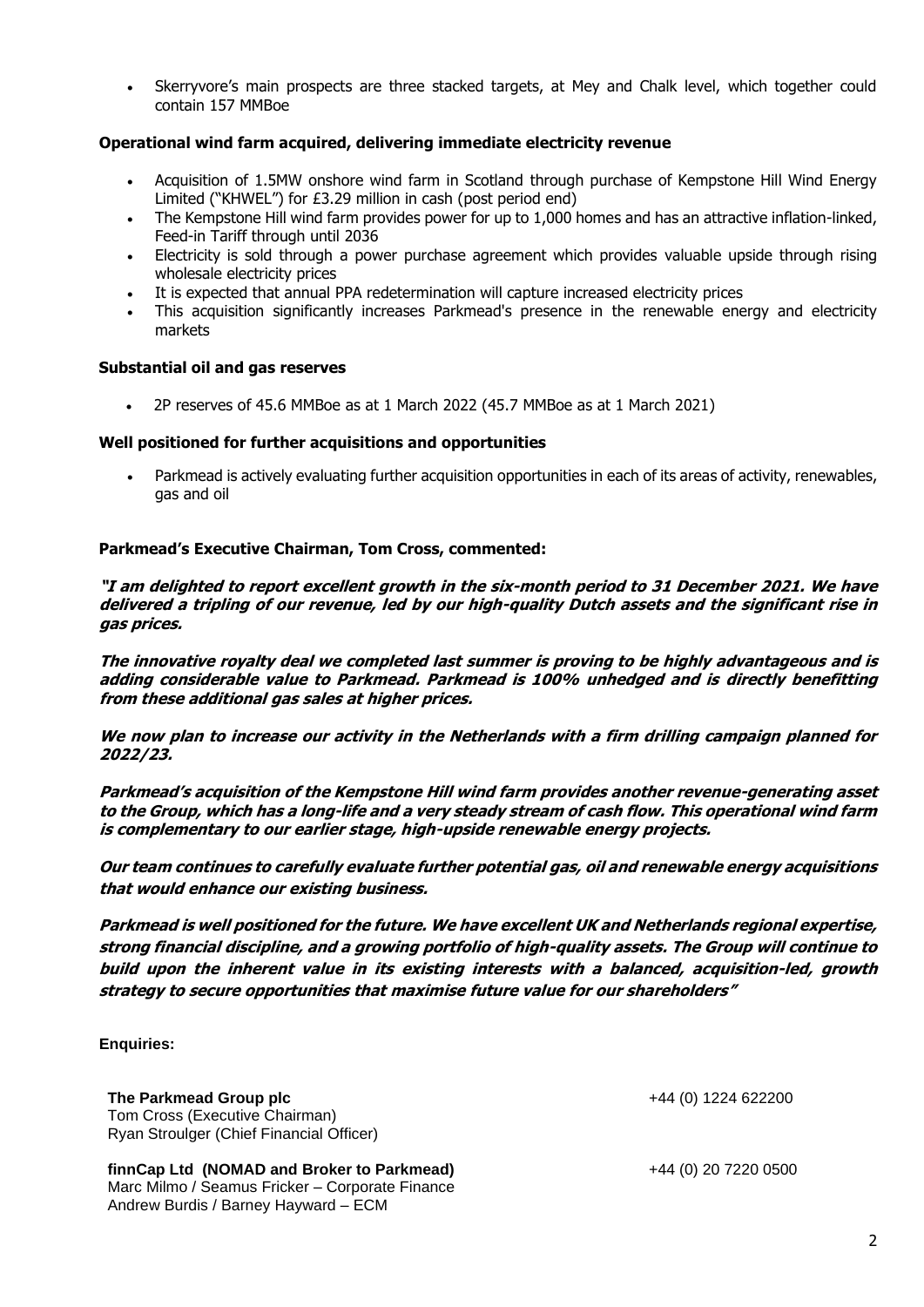### **Financial Performance**

During the six-month period to 31 December 2021, the Group tripled its revenue to £4.6 million (2020: £1.5 million). This large increase was driven by the significant uplift in gas prices, with prices rising from around €25/MWh in June 2021 to approximately €95/MWh in December 2021. In addition, the Company benefitted from a greater proportion of production from certain of its licences in the Netherlands following the completion of the gas royalty acquisition in July 2021. Gross profit increased by 389% to £3.8 million (2020: £0.8 million), demonstrating the high-quality nature of Parkmead's onshore Netherlands, assets and strong operating leverage. An outstanding gross profit margin of 82% was achieved as a result (2020: 50%).

Due to ongoing geopolitical events, the current TTF gas price has reached €160/MWh. Parkmead remains 100% unhedged, thus giving exposure to these higher Dutch gas prices for the remainder of the year.

Parkmead delivered an operating profit of £1.9 million for the half year (2020: £1.1 million loss), or 1.7p on a per share basis. The Group moved into profit before tax of £1.3 million (2020: £1.4 million loss). Taxation for the period was £1.7 million (2020: £0.2 million), mainly due to the very low Netherlands cost base and payment timing. Net cash generated from operating activities was £1.7 million (2020: £0.3 million used in operating activities). Administrative expenses amounted to £1.5 million (2020: £1.1 million).

Parkmead's total assets as at 31 December 2021 stood at £80.5 million (2020: £86.8 million). Parkmead is very carefully managed and maintains a strong financial discipline. Cash and cash equivalents at 31 December 2021 were £24.1 million (30 June 2021: £23.4 million), equivalent to 22.1 pence per share. Interest bearing loans receivable were £2.9 million (2020: £2.9 million). Debt was reduced significantly during the period to £0.5 million (2020: £3.1 million).

### **Review of Activities**

Parkmead has delivered substantial growth in its high-quality asset portfolio across the UK and the Netherlands.

### **High-quality Netherlands asset base**

In July 2021, Parkmead completed the acquisition of a gas royalty associated with the Group's existing interests in the Drenthe IV, Drenthe V and Andel Va licenses in the Netherlands from Vermilion Energy. These licences contain the Grolloo, Geesbrug and Brakel onshore gas fields, respectively.

The acquisition doubled the Group's effective financial interest from 7.5% to 15% (in line with Parkmead's working interest in the licences). This royalty was previously held by NAM (a Shell and ExxonMobil joint venture) and came with the licences when they were acquired by Parkmead. The consideration for the royalty was €565k.

The acquisition is already proving to be of significant benefit to Parkmead as it was completed ahead of the recent increase in energy prices. It is expected that the royalty deal will also significantly extend the producing life of these fields, through greater partner alignment.

Parkmead and its joint venture partners have now agreed a firm budget which includes a new two-well drilling campaign, expected to take place in late 2022/early 2023, targeting the LDS-A-SW, LDS-A-CE and LDS-B prospects (previously named Leemdijk and De Bree). Drilling will target up to 37.3 Bcf of gross gas resources, on a Pmean basis, in the prolific Rotliegendes reservoirs found on the licence (CoS of between 40 and 49%). If successful, the prospects offer a fast-track tie-in opportunity.

Our Netherlands production was some of the most efficient and profitable in Europe during 2021, on a per-barrel basis. Production across the fields remained uninterrupted throughout national and local COVID-19 lockdowns. Average gross production for the period across the Group's Netherlands assets was 22.2 MMscfd, approximately 3,810 barrels of oil equivalent per day ("boepd").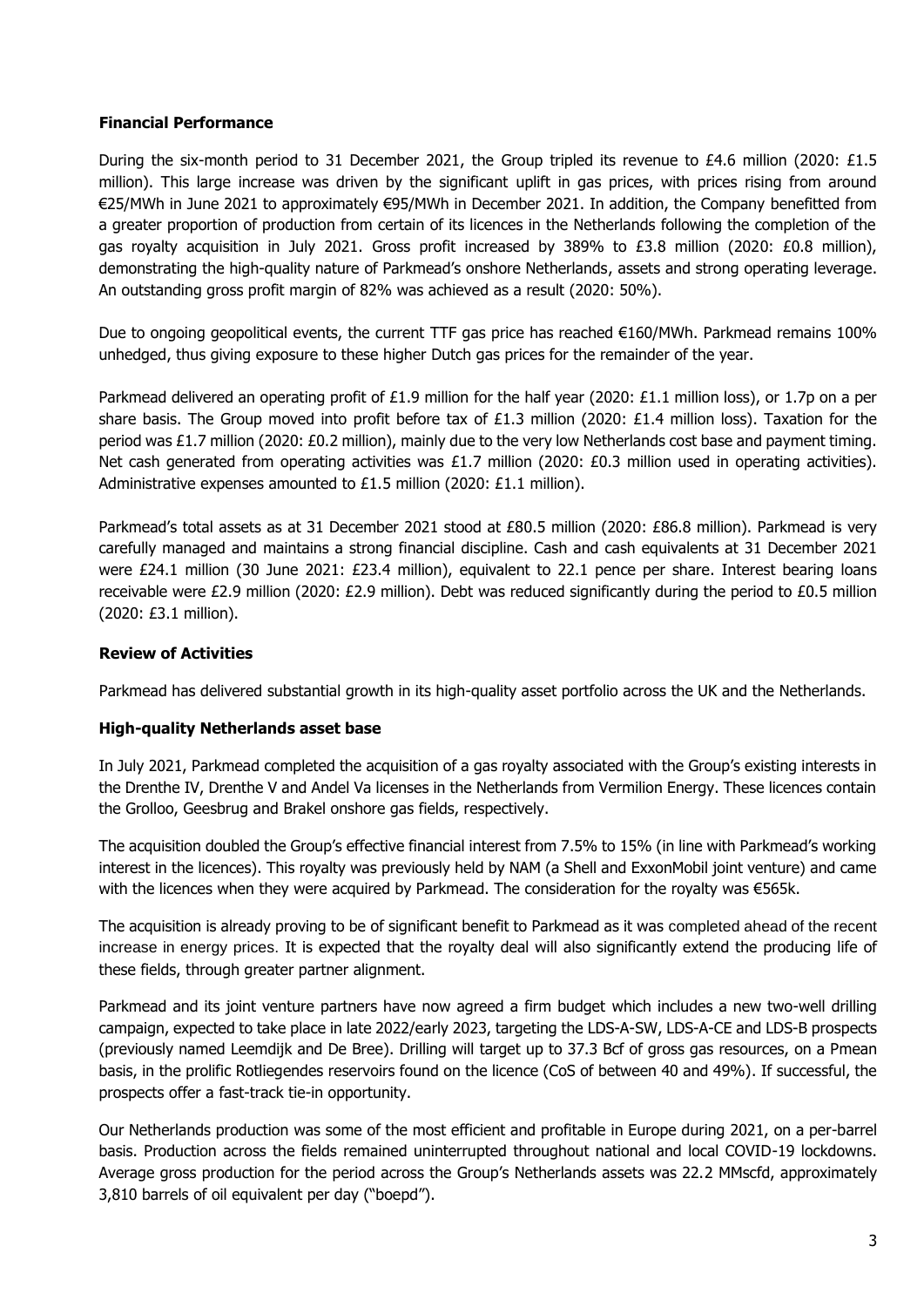The operating cost of the combined fields is very low at just \$8.6 per barrel of oil equivalent. These high-quality assets, combined with the operating leverage from a fixed cost base, underpins the outstanding gross profit margin during the period and allows us to invest in further opportunities. Parkmead's onshore gas production continues to form a key part of the Group and an important role in our transition to a lower-carbon environment. On our Drenthe VI licence, the Diever gas field remains in the top three most prolific producing onshore fields in the Netherlands. Given the production from Parkmead's Netherlands assets, especially in the context of current gas prices, a key near term focus for the Company will be to maximise the opportunities within these licences. The planned twowell drilling campaign is part of this strategy.

Finally, we are pleased to report that our Papekop development has successfully progressed through the concept select gate and we will now carry out further engineering studies and continue the permitting process. Transportation discussions are also maturing. A potential gas development is planned at Papekop targeting 35.6 Bcf of gross reserves, with oil upside.

### **UK Oil and Gas Projects**

### Greater Perth Area ("GPA")

The Greater Perth Area (GPA) development continues to form a part of our balanced portfolio of assets. Transportation studies for our base case development concept were previously completed. These have confirmed there are no technical hurdles associated with the transportation and processing of fluids from the Perth producing wells all the way through the offshore infrastructure to the onshore facilities. Parkmead continues to engage with leading, supply chain companies in order to optimise the commercial solution.

Parkmead is assessing draft commercial offers received from the Scott field partnership for the potential tie-back of the GPA project. Scott lies just 10km southeast of the GPA project and a tie-back could yield a number of mutually beneficial advantages for both the Scott partnership and Parkmead. A tie-back to Scott is just one path to potentially unlock the substantial value of the GPA project.

The GPA project has the potential to deliver 75-130 MMBoe on a P50 basis. For the Perth field development alone, every \$10/bbl increase in the long-term oil price assumption adds approximately £130 million of value to the modelled P50 post-tax NPV of the project. We believe that projects like GPA play an important role in underpinning the supply of energy that the UK requires in its transition to net zero. As a fuel that is primarily used for transportation, manufacturing and petrochemicals, oil will continue to feature as a vital commodity in the UK over the coming years. Therefore, it is very important that the UK continues to develop such projects in order to reduce reliance on less-regulated, more carbon-intensive imports. Parkmead believes that production of hydrocarbons from GPA can be done in a sustainable fashion in alignment with the UK government's most recent targets on carbon emissions.

### **Skerryvore**

An extension to the Skerryvore licence, P.2400, was successfully awarded to Parkmead and its joint venture partners during the period. The joint venture has made excellent progress over the last 12 months, having completed reprocessing of the 3D seismic, rock physics, inversion, biostratigraphy and geochemistry scopes. Volumetrics and economics are currently being finalised ahead of a drilling decision.

The acreage around Skerryvore is currently seeing important activity on several fronts, with Harbour Energy close to a Final Investment Decision on the adjacent Talbot discovery, NEO continuing with the redevelopment of Affleck and Shell recently spudding the nearby Edinburgh well (March 2022). Development activity is also taking place in the Norwegian sector and in close proximity to Skerryvore at Tommeliten A (ConocoPhillips). Skerryvore's main prospects are three stacked targets, at Mey and Chalk level, which together could contain 157 million barrels of oil equivalent ("MMBoe"). Parkmead operates the Skerryvore licence with a 30% working interest. Our joint venture partners in the licence are Serica Energy (20%), CalEnergy Resources (20%) and NEO Energy (30%).

### **UK Renewables Portfolio**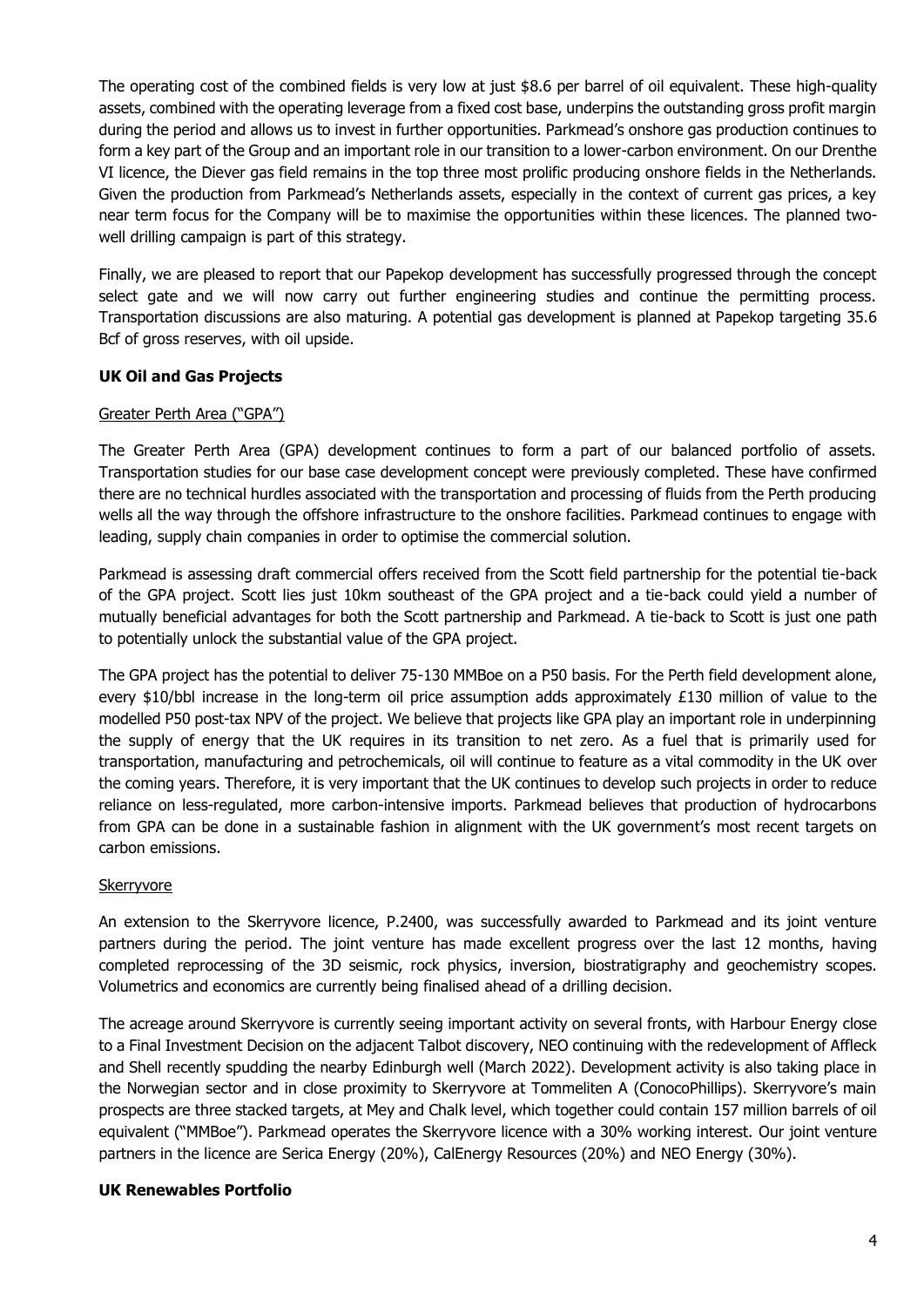On 31 January 2022, Parkmead completed a major expansion of its UK renewable energy portfolio through the acquisition of Kempstone Hill Wind Energy Limited ("KHWEL"). This provides Parkmead with its first operational renewable energy asset, a 1.5MW wind farm in Scotland, which provides power for up to 1,000 homes.

The total consideration comprised £3.29 million in cash. In addition, Parkmead assumed a project loan of approximately £990k and £300k of cash within KHWEL on acquisition (which becomes a subsidiary of the Group).

The wind farm has an attractive inflation-linked, Feed-in Tariff through until 2036. Electricity is sold through a power purchase agreement which provides exposure to rising wholesale electricity prices. We anticipate that a new PPA, taking effect in Q3 2022, means that Parkmead should benefit from the considerable increase in electricity prices.

The acquisition of this wind farm sits well within the Board's strategy and increases the Group's presence in this rapidly growing sector. Furthermore, the Board believes that, as a successful wind farm already connected to the grid, the Group will benefit from Kempstone Hill's established relationships and expertise as it looks to advance the Group's other renewable energy opportunities.

Within its existing renewable energy portfolio, Parkmead has identified substantial wind energy potential at one location, some 15 miles west of Aberdeen. The acreage has excellent average wind speeds and lies adjacent to the Mid Hill Wind Farm which contains 33 Siemens wind turbines with a generating capacity of around 75 megawatts (MW). Technical studies are underway on this site.

### **Outlook**

Parkmead has delivered significant growth across its portfolio in the six-month period to 31 December 2021 and in the three months post period end. This had been achieved whilst maintaining the Group's healthy financial position. The Directors believe that there are excellent opportunities to increase production from its Netherlands assets and we are focused on working with our partners in the Netherlands to drive forward a two-well drilling campaign. The current gas price environment provides excellent opportunities to capitalise on the low cost of production from these interests.

We are pleased with the Group's continuing progress in building a high-quality business of increasing breadth and scale. Parkmead has a strong core of profitable gas production and a balanced portfolio with significant growth potential.

As we move further into 2022, Parkmead maintains its appetite for acquisitions and is carefully analysing a number of opportunities. The Board is confident that the Parkmead team is well positioned to drive the business forward and to build upon the achievements already made to date.

#### **Tom Cross Executive Chairman**

### **25 March 2022**

Notes:

**1.** Tim Coxe, Parkmead Group's Managing Director, North Sea, who holds a First-Class Master's Degree in Engineering and over 30 years of experience in the oil and gas industry, has overseen the review and approval of the technical information contained in this announcement. Tim is accountable for the company's HSE, Subsurface, Drilling, Production Operations and Development Project functions. Reserves and contingent resource estimates have been produced by Parkmead's subsurface team and are stated as of 1 March 2022. Parkmead's evaluation of reserves and resources was prepared in accordance with the 2007 Petroleum Resources Management System prepared by the Oil and Gas Reserves Committee of the Society of Petroleum Engineers and reviewed and jointly sponsored by the World Petroleum Council, the American Association of Petroleum Geologists and the Society of Petroleum Evaluation Engineers.

A glossary of key terms can be found at https://www.nstauthority.co.uk/site-tools/glossary-of-terms/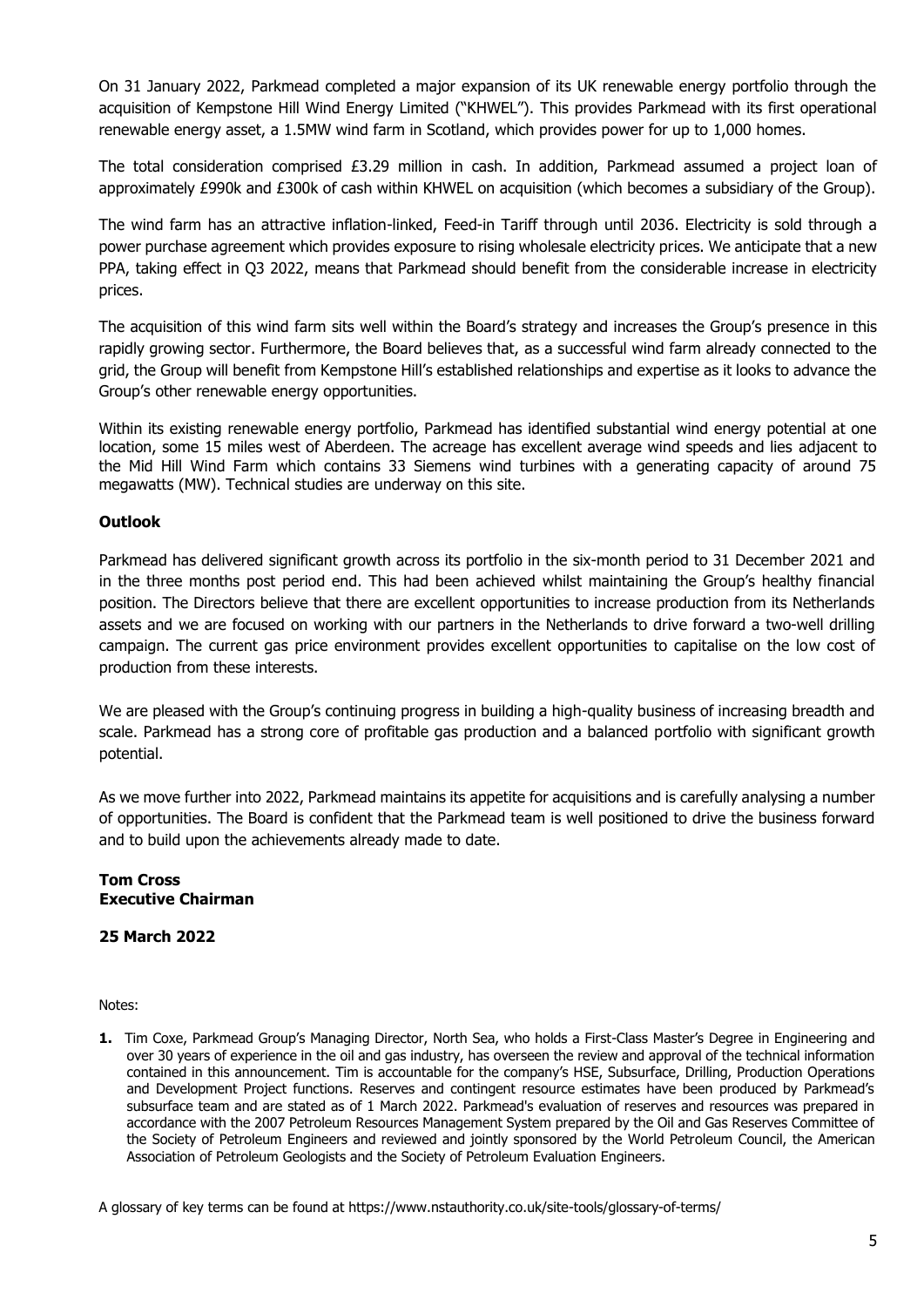### **Condensed Consolidated statement of profit and loss and other comprehensive income**

for the six months ended 31 December 2021

|                                              | Six<br>months to<br>31<br><b>December</b><br>2021 | Six<br>months to<br>31<br><b>December</b><br>2020 | <b>Twelve</b><br>months<br>to 30<br>June<br>2021 |
|----------------------------------------------|---------------------------------------------------|---------------------------------------------------|--------------------------------------------------|
| <b>Continuous operations</b><br><b>Notes</b> | £'000                                             | £'000                                             | £'000                                            |
| Revenue                                      | 4,633                                             | 1,548                                             | 3,608                                            |
| Cost of sales                                | (837)                                             | (772)                                             | (1,835)                                          |
| <b>Gross profit</b>                          | 3,796                                             | 776                                               | 1,773                                            |
| 2<br>Exploration and evaluation expenses     | (465)                                             | (605)                                             | (11, 116)                                        |
| Loss on sale of assets                       |                                                   | (35)                                              | (388)                                            |
| 3<br>Administrative (expenses)/credit        | (1, 457)                                          | (1, 192)                                          | (3,040)                                          |
| Operating profit / (loss)                    | 1,874                                             | (1,056)                                           | (12, 771)                                        |
| Finance income                               | 37                                                | 62                                                | 148                                              |
| Finance costs                                | (625)                                             | (393)                                             | (819)                                            |
| Profit / (loss) before taxation              | 1,286                                             | (1, 387)                                          | (13, 442)                                        |
| <b>Taxation</b>                              | (1,697)                                           | (165)                                             | (364)                                            |
| Loss for the period                          | (411)                                             | (1, 552)                                          | (13,806)                                         |
| Loss per share (pence)<br>5<br>Basic         | (0.38)                                            | (1.42)                                            | (12.64)                                          |
| <b>Diluted</b>                               | (0.38)                                            | (1.42)                                            | (12.64)                                          |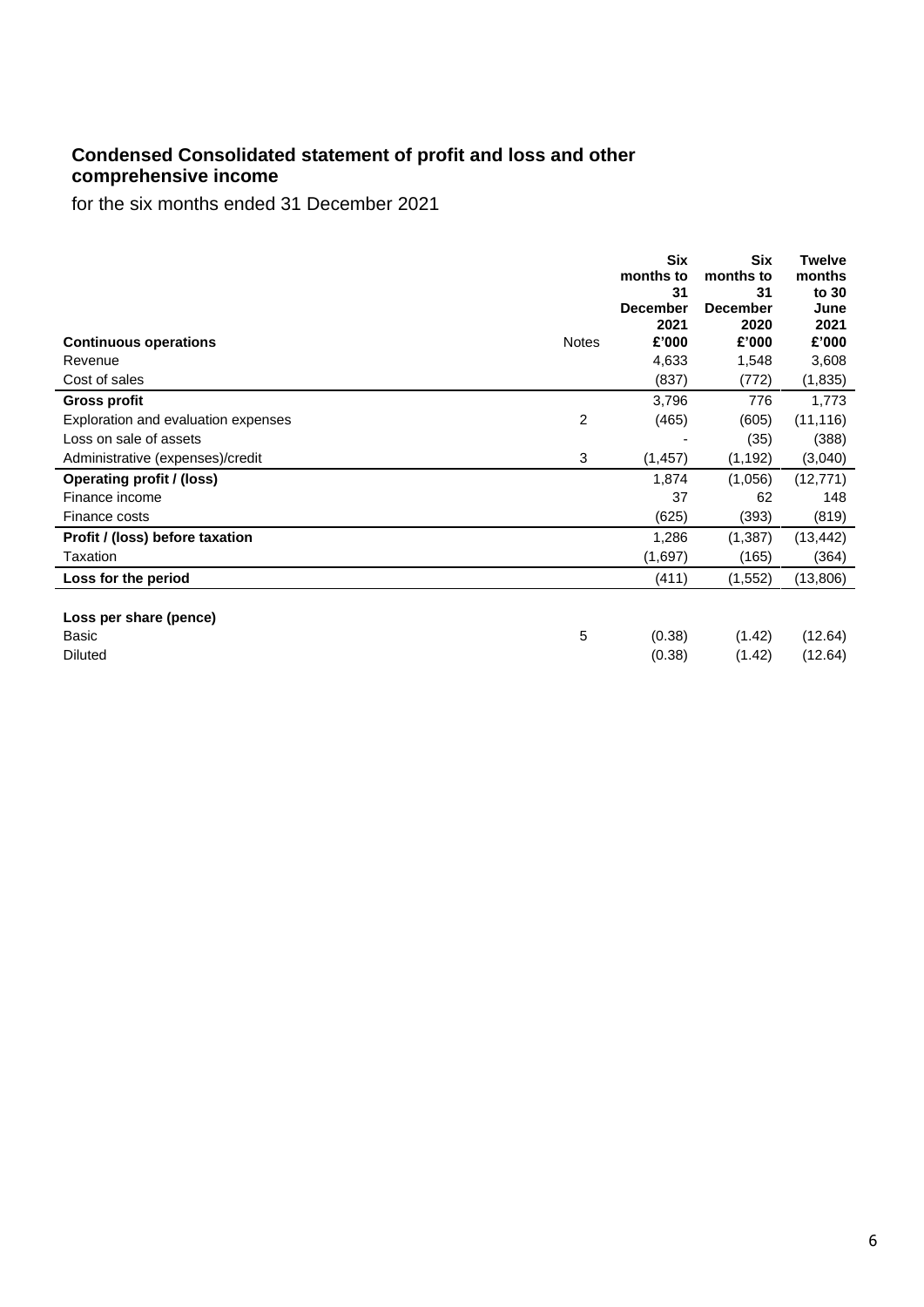# **Condensed Consolidated statement of financial position**

as at 31 December 2021

|                                                         |       | At 31<br>December 2021 | At 31<br><b>December</b><br>2020 | At 30<br>June<br>2021 |
|---------------------------------------------------------|-------|------------------------|----------------------------------|-----------------------|
|                                                         | Notes | (unaudited)            | (unaudited)                      | (audited)             |
|                                                         |       | £'000                  | £'000                            | £'000                 |
| <b>Non-current assets</b>                               |       |                        |                                  |                       |
| Property, plant and equipment: development & production |       | 14,613                 | 11,926                           | 14,646                |
| Property, plant and equipment: other                    |       | 4,391                  | 8,491                            | 4,654                 |
| Goodwill                                                |       | 2,174                  | 2,174                            | 2,174                 |
| Exploration and evaluation assets                       |       | 30,685                 | 36,019                           | 29,497                |
| Interest bearing loans                                  | 4     | 2,900                  |                                  | 2,900                 |
| Deferred tax assets                                     |       |                        | 3                                |                       |
| <b>Total non-current assets</b>                         |       | 54,763                 | 58,613                           | 53,871                |
| <b>Current assets</b>                                   |       |                        |                                  |                       |
| Trade and other receivables                             |       | 1,597                  | 597                              | 1,352                 |
| Interest bearing loans                                  | 4     |                        | 2,937                            |                       |
| Inventory                                               |       | 46                     | 114                              | 66                    |
| Cash and cash equivalents                               |       | 24,128                 | 24,533                           | 23,378                |
| <b>Total current assets</b>                             |       | 25,771                 | 28,181                           | 24,796                |
|                                                         |       |                        |                                  |                       |
| <b>Total assets</b>                                     |       | 80,534                 | 86,794                           | 78,667                |
|                                                         |       |                        |                                  |                       |
| <b>Current liabilities</b>                              |       |                        |                                  |                       |
| Trade and other payables                                |       | (2, 975)               | (4, 162)                         | (3,490)               |
| Decommissioning provisions                              |       | (13, 498)              |                                  |                       |
| <b>Current tax liabilities</b>                          |       | (1,219)                |                                  | (241)                 |
| <b>Total current liabilities</b>                        |       | (17, 692)              | (4, 162)                         | (3,731)               |
| <b>Non-current liabilities</b>                          |       |                        |                                  |                       |
| Other liabilities                                       |       | (903)                  | (1,247)                          | (1,011)               |
| Loan                                                    |       | (500)                  | (3, 110)                         | (500)                 |
| Deferred tax liabilities                                |       | (1, 339)               | (1,404)                          | (1, 339)              |
| Decommissioning provisions                              |       | (2,739)                | (7, 945)                         | (14, 365)             |
| <b>Total non-current liabilities</b>                    |       | (5, 481)               | (13, 706)                        | (17, 215)             |
|                                                         |       |                        |                                  |                       |
| <b>Total liabilities</b>                                |       | (23, 173)              | (17, 868)                        | (20, 946)             |
| <b>Net assets</b>                                       |       | 57,361                 | 68,926                           |                       |
|                                                         |       |                        |                                  | 57,721                |
| Equity attributable to equity holders                   |       |                        |                                  |                       |
| Called up share capital                                 |       | 19,688                 | 19,687                           | 19,688                |
| Share premium                                           |       | 88,017                 | 87,983                           | 88,017                |
| Merger reserve                                          |       | 3,376                  | 3,376                            | 3,376                 |
| Retained deficit                                        |       | (53, 720)              | (42, 120)                        | (53, 360)             |
| <b>Total equity</b>                                     |       | 57,361                 | 68,926                           | 57,721                |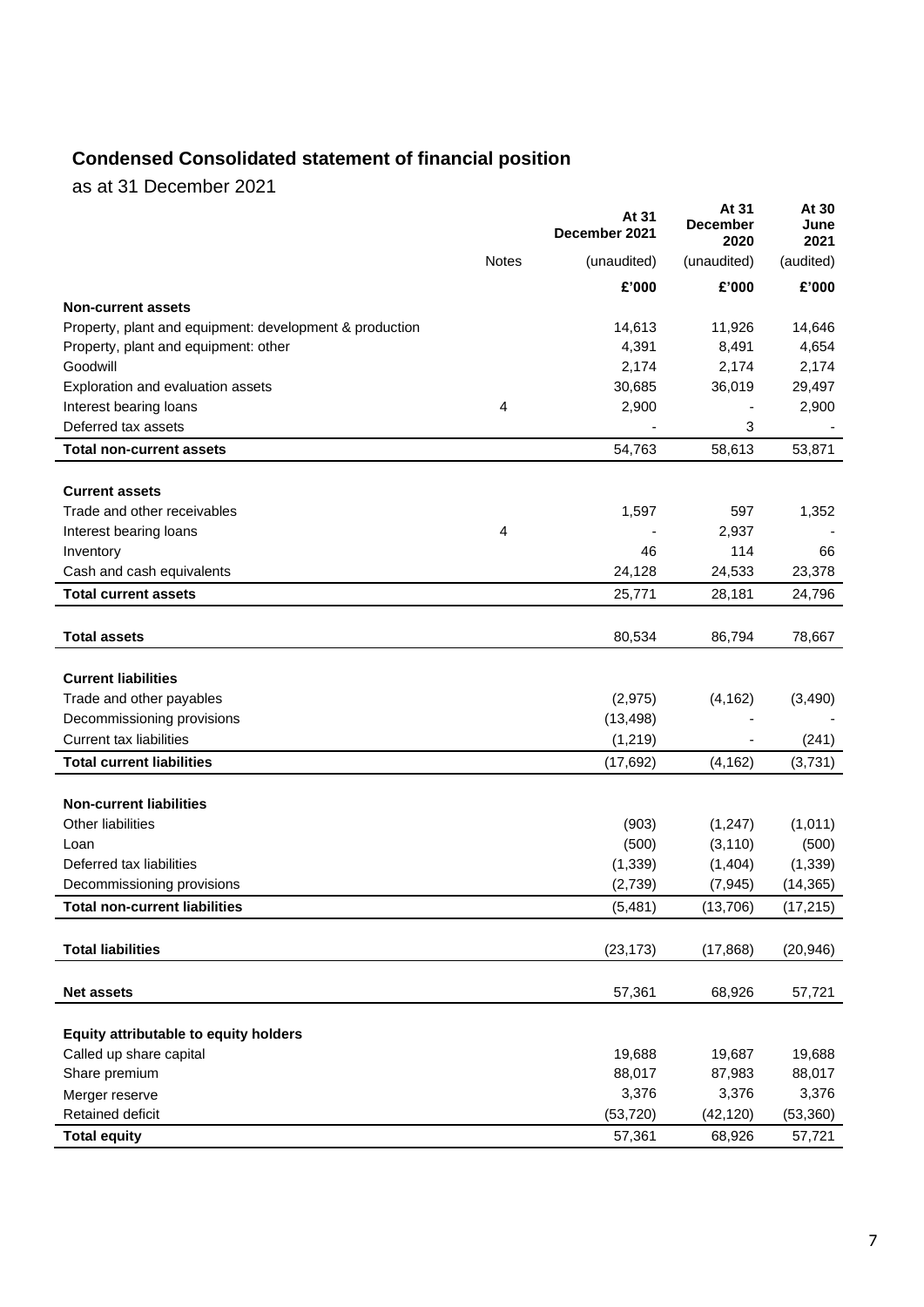# **Condensed Consolidated statement of changes in equity**

for the six months ended 31 December 2021

|                                                  | <b>Share</b><br>capital | <b>Share</b><br>premium | <b>Merger</b><br>reserve | <b>Retained</b><br>deficit | Total     |
|--------------------------------------------------|-------------------------|-------------------------|--------------------------|----------------------------|-----------|
|                                                  | £'000                   | £'000                   | £'000                    | £'000                      | £'000     |
| At 1 July 2020                                   | 19,678                  | 87,805                  | 3,376                    | (39, 513)                  | 71,346    |
| Loss for the period                              |                         |                         | $\overline{\phantom{0}}$ | (1, 552)                   | (1, 552)  |
| Total comprehensive income / (loss) for the year |                         |                         | -                        | (1, 552)                   | (1,552)   |
| Share capital issued                             | 9                       | 178                     | $\overline{\phantom{0}}$ |                            | 187       |
| Share-based payments                             |                         |                         | -                        | (1,055)                    | (1,055)   |
| At 31 December 2020                              | 19,687                  | 87,983                  | 3,376                    | (42, 120)                  | 68,926    |
| Loss for the period                              |                         |                         | ۰                        | (12, 254)                  | (12, 254) |
| Total comprehensive income / (loss) for the year |                         |                         | $\overline{\phantom{a}}$ | (12, 254)                  | (12, 254) |
| Share capital issued                             |                         | 34                      |                          |                            | 35        |
| Share-based payments                             |                         |                         | -                        | 1,014                      | 1,014     |
| At 30 June 2021                                  | 19,688                  | 88,017                  | 3,376                    | (53, 360)                  | 57,721    |
| Loss for the period                              |                         |                         |                          | (411)                      | (411)     |
| Total comprehensive income / (loss) for the year |                         |                         |                          | (411)                      | (411)     |
| Share-based payments                             |                         |                         |                          | 51                         | 51        |
| At 31 December 2021                              | 19,688                  | 88,017                  | 3,376                    | (53, 720)                  | 57,361    |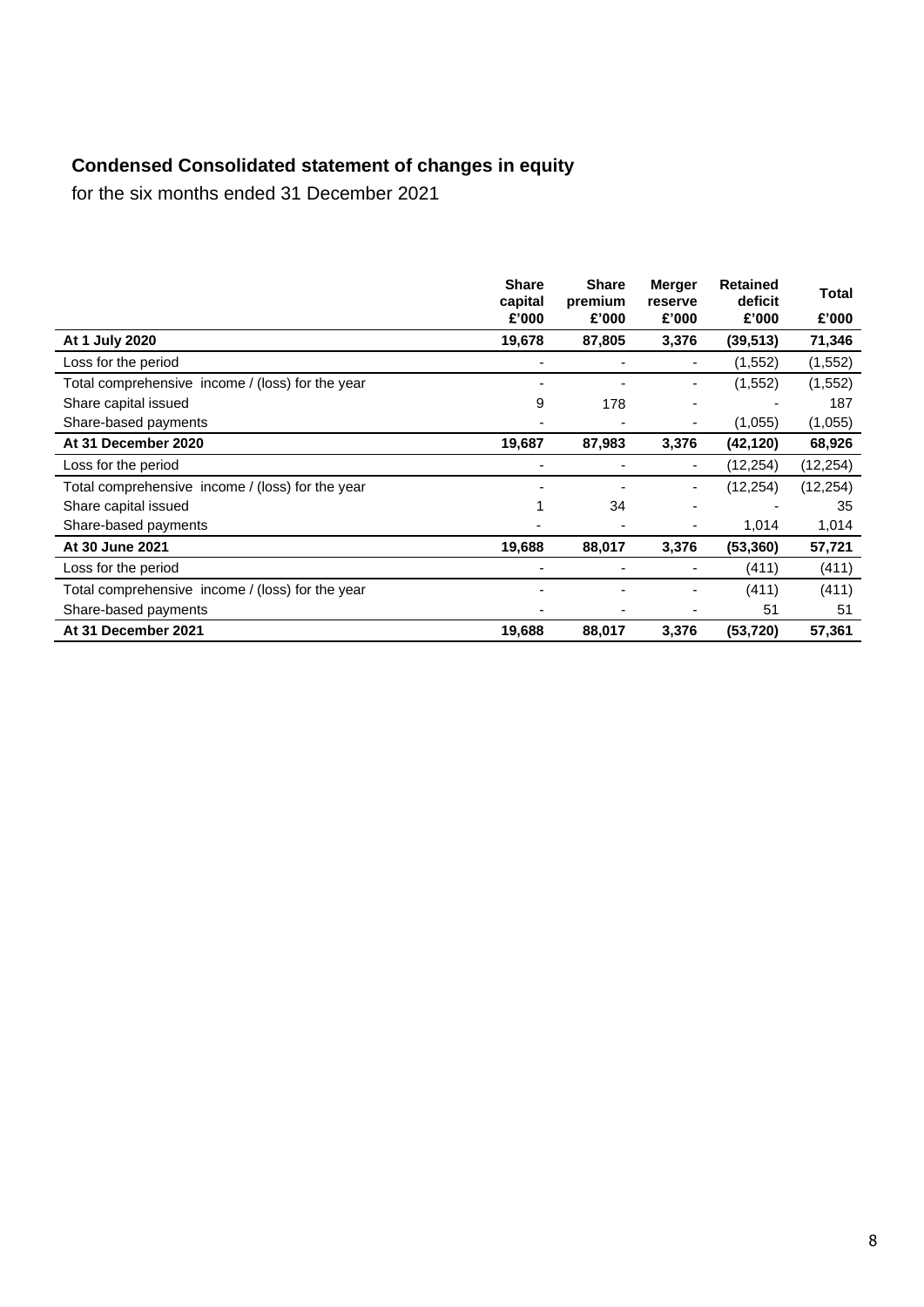## **Condensed Consolidated statement of cashflows**

for the six months ended 31 December 2021

|                                                                          |              | <b>Six</b><br>months to<br>31<br><b>December</b><br>2021 | <b>Six</b><br>months to<br>31<br><b>December</b><br>2020 | <b>Twelve</b><br>months to<br>30 June<br>2021 |
|--------------------------------------------------------------------------|--------------|----------------------------------------------------------|----------------------------------------------------------|-----------------------------------------------|
|                                                                          | <b>Notes</b> | £'000                                                    | £'000                                                    | £'000                                         |
| <b>Cashflows from operating activities</b>                               |              |                                                          |                                                          |                                               |
| Cashflows from operations                                                |              | 2,474                                                    | (1)                                                      | (1, 191)                                      |
| <b>Taxation paid</b>                                                     |              | (770)                                                    | (293)                                                    | (124)                                         |
| Net cash generated from / (used in) operating activities                 |              | 1,704                                                    | (294)                                                    | (1, 315)                                      |
|                                                                          |              |                                                          |                                                          |                                               |
| Cash flow from investing activities<br>Interest received                 |              | 37                                                       | 43                                                       | 148                                           |
| Acquisition of exploration and evaluation assets                         |              | (360)                                                    | (346)                                                    | (369)                                         |
|                                                                          |              |                                                          | 700                                                      | 4,000                                         |
| Proceeds from sale of property, plant and equipment                      |              |                                                          |                                                          |                                               |
| Acquisition of property, plant and equipment: development and production |              | (46)                                                     | (16)                                                     | (165)                                         |
| Acquisition of property, plant and equipment: other                      |              | (1)                                                      | (75)                                                     | (114)                                         |
| Decommissioning expenditure                                              |              | (233)                                                    |                                                          | (31)                                          |
| Net cash (used in) / generated from investing activities                 |              | (603)                                                    | 306                                                      | 3,468                                         |
| Cash flow from financing activities                                      |              |                                                          |                                                          |                                               |
| Lease payments                                                           |              | (162)                                                    | (222)                                                    | (421)                                         |
| Interest paid                                                            |              | (24)                                                     | (56)                                                     | (110)                                         |
| Repayment of loans and borrowings                                        |              |                                                          | (490)                                                    | (3, 100)                                      |
| Net cash used in financing activities                                    |              | (186)                                                    | (768)                                                    | (3,631)                                       |
| Net increase / (decrease) in cash and cash equivalents                   |              | 915                                                      | (756)                                                    | (1, 477)                                      |
|                                                                          |              |                                                          |                                                          |                                               |
| Cash and cash equivalents at beginning of period                         |              | 23,378                                                   | 25,708                                                   | 25,708                                        |
| Effect of foreign exchange rate differences                              |              | (165)                                                    | (419)                                                    | (853)                                         |
| Cash and cash equivalents at end of period                               |              | 24,128                                                   | 24,533                                                   | 23,378                                        |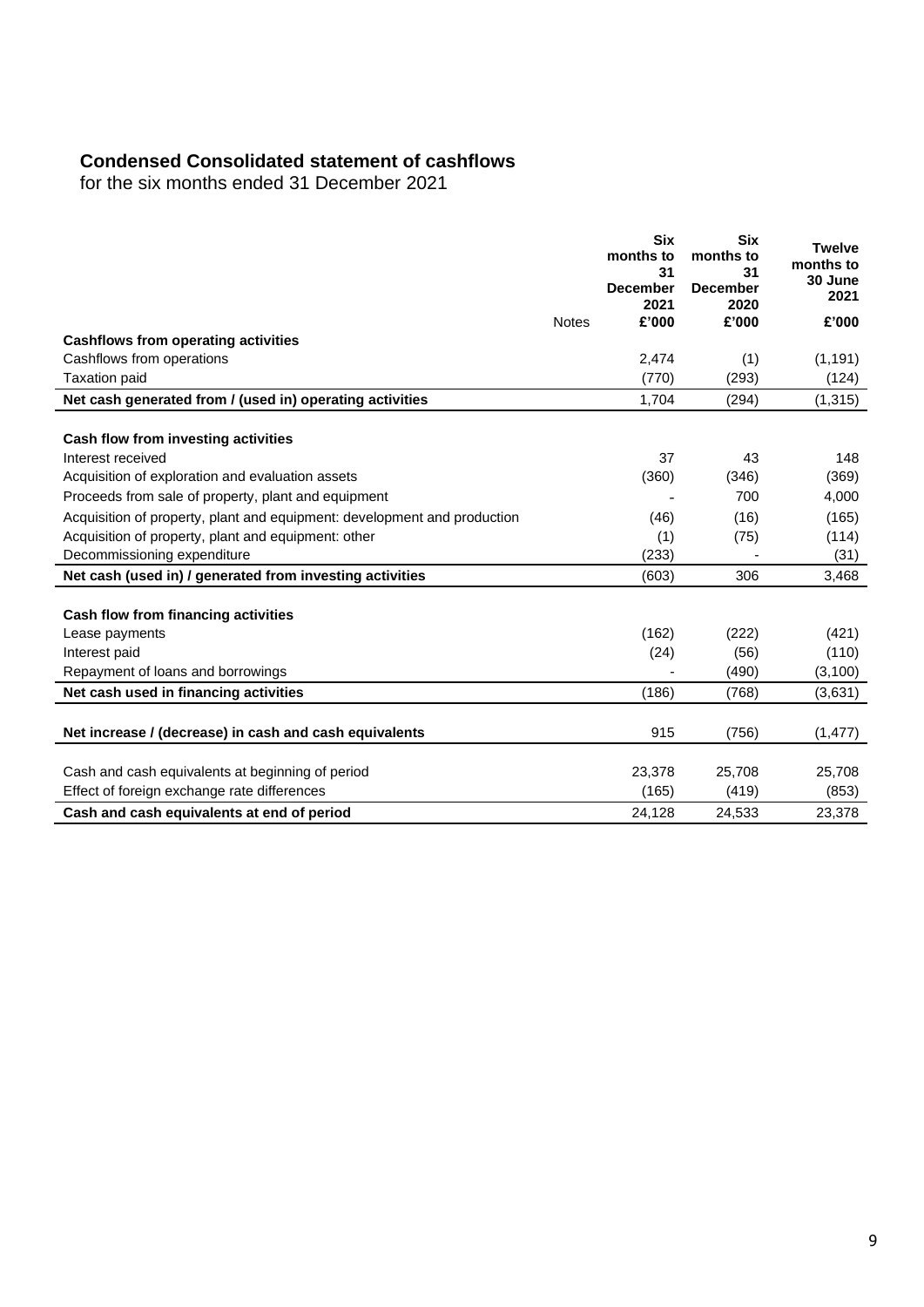### **Notes to the Interim financial statements**

#### **1 Accounting policies**

#### **General Information**

These condensed consolidated interim financial statements of The Parkmead Group plc and its subsidiaries (the "Group") were approved by the Board of Directors on 25 March 2022. The Parkmead Group plc is the parent company of the Group. Its shares are quoted on AIM, part of the London Stock Exchange. The registered office is located at 20 Farringdon Street, 8th Floor, London, England, EC4A 4AB.

The condensed consolidated interim financial statements for the period 1 July 2021 to 31 December 2021 are unaudited. In the opinion of the Directors, the condensed consolidated interim financial statements for the period presents fairly the financial position, and results from operations and cash flows for the period in conformity with the generally accepted accounting principles consistently applied. The condensed consolidated interim financial statements incorporate unaudited comparative figures for the interim period 1 July 2020 to 31 December 2020 and the audited financial year ended 30 June 2021.

The financial information set out in this interim report does not constitute statutory accounts as defined in Section 434 of the Companies Act 2006. The Group's statutory accounts for the year ended 30 June 2021 which were prepared under International Financial Reporting Standards ("IFRS") as adopted for use in the UK were filed with the Registrar of Companies. The auditors reported on those accounts and their report was unqualified and did not contain a statement under either Section 498 (2) or Section 498 (3) of the Companies Act 2006 and did not include references to any matters to which the auditor drew attention by way of emphasis.

#### **Basis of preparation**

The interim financial information in this report has been prepared under the historical cost convention using accounting policies consistent with International Financial Reporting Standards (IFRS) as adopted by the UK and IFRS Interpretations Committee (IFRIC) interpretations. IFRS is subject to amendment and interpretation by the International Accounting Standards Board (IASB) and IFRIC and there is an ongoing process of review and endorsement by the UK. The financial information has been prepared on the basis of UK-adopted international accounting standards that the Directors expect to be adopted and applicable as at 30 June 2021.

The Group has chosen not to adopt IAS 34 – Interim Financial Statements, in preparing these financial statements.

The accounting policies applied in this report are the same as those applied in the consolidated financial statements for the year ended 30 June 2021.

#### **Going concern**

The Directors have made an assessment of the Group's ability to continue as a going concern. As at 31 December 2021 the Group had £57.4 million of net assets of which £24.1 million is held in cash, of which £5.9 million is held as restricted cash.

The Group's production in the Netherlands has been uninterrupted by COVID-19 and the Group and Company employees have utilised technology to work remotely where required. The Group's current cash reserves are the principal source of funding and are expected to more than exceed its estimated liabilities. Based on these circumstances, the Directors have considered it appropriate to adopt the going concern basis of accounting in preparing these interim results.

#### **2 Exploration and evaluation expenses**

Exploration and evaluation expenses includes impairment charges of £318,000 recorded in respect of exploration licences relinquished in the period (Six months to 31 December 2020: £416,000, Twelve months to 30 June 2021: £10,855,000).

#### **3 Administrative expenses**

Administrative expenses include an expense in respect of a non-cash revaluation of share appreciation rights (SARs) totalling £238,000 (Six months to 31 December 2020: £556,000 charge, Twelve months to 30 June 2021: £52,000 charge). The SARs may be settled by cash or shares and are therefore revalued with the movement in share price.

Administrative expenses also includes a non-cash share based payment charge of £51,000 due to options which have been granted, lapsed or forfeited (Six months to 31 December 2020: £1,055,000 credit, Twelve months to 30 June 2021: £41,000 credit).

Administrative expenses also include a foreign exchange expense of £165,000 (Six months to 31 December 2020: £419,000 expense, Twelve months to 30 June 2021: £853,000 expense).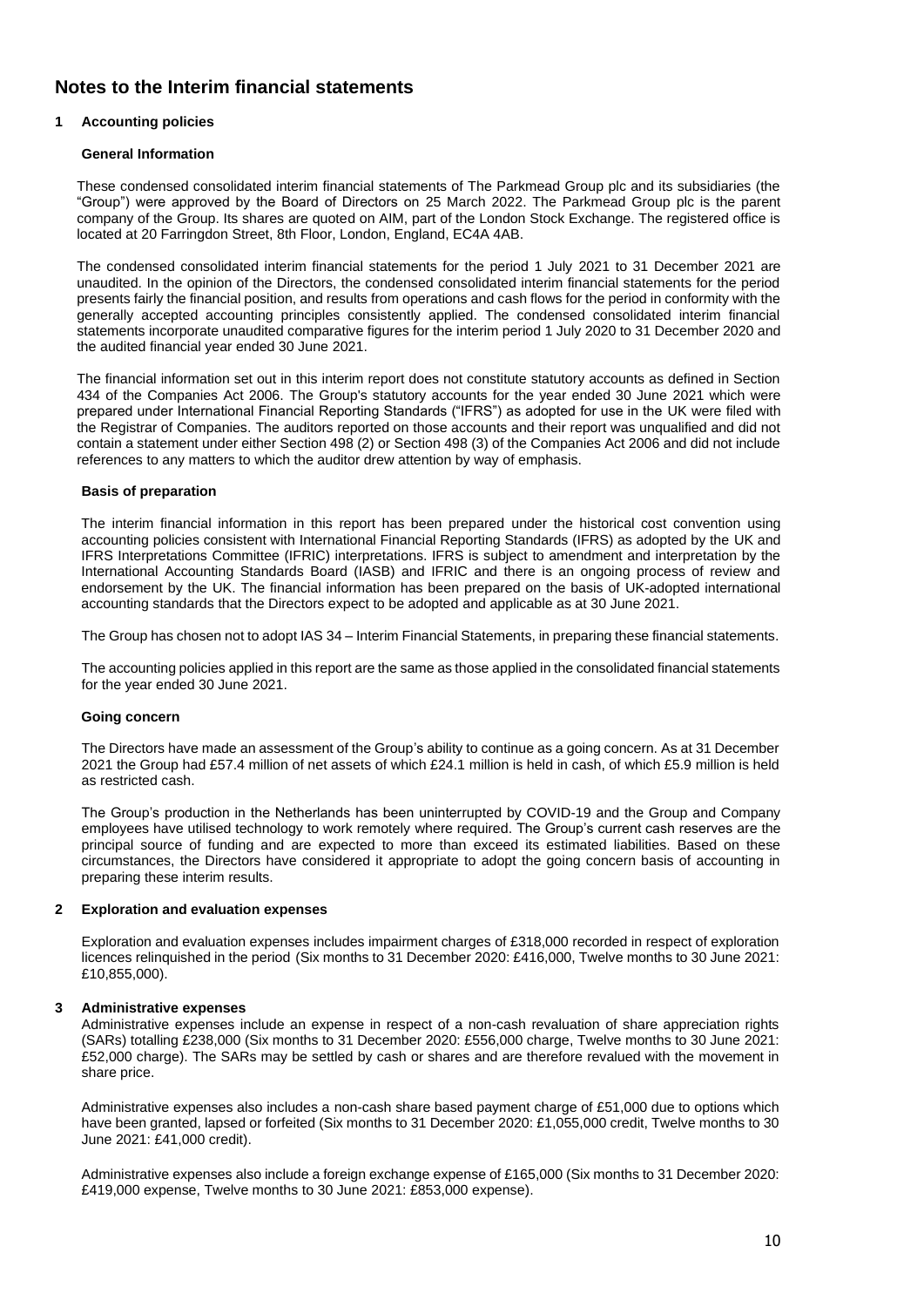### **Notes to the Interim financial statements**

#### **4 Interest bearing loans**

On 27 July 2017, The Parkmead Group plc entered into a credit facility with Energy Management Associates Limited, whereby Parkmead agreed to lend up to £2,900,000 to Energy Management Associates Limited.

The loan has a period of two years, with a fixed interest rate of 2.5 per cent. Interest charged by Parkmead during the period amounted to £37,000 (Six months to 31 December 2020: £37,000, Twelve months to 30 June 2021: £73,000).

On 26 July 2021, The Parkmead Group plc entered into a 24-month extension of the loan.

#### **5 Loss per share**

Loss per share attributable to equity holders of the Company arise as follows:

|                                               | <b>Six months</b><br>to 31<br><b>December</b><br>2021<br>(unaudited) | <b>Six months</b><br>to 31<br><b>December</b><br>2020<br>(unaudited) | <b>Twelve</b><br>months to<br>30 June<br>2021 |
|-----------------------------------------------|----------------------------------------------------------------------|----------------------------------------------------------------------|-----------------------------------------------|
| Loss per 1.5p ordinary share (pence)<br>Basic | (0.38)                                                               | (1.42)                                                               | (12.64)                                       |
| <b>Diluted</b>                                | (0.38)                                                               | (1.42)                                                               | (12.64)                                       |

The calculations were based on the following information:

|                                                                                       | Six months to<br>31 December<br>2021<br>(unaudited)<br>£'000 | <b>Six months</b><br>to 31<br><b>December</b><br>2020<br>(unaudited)<br>£'000 | <b>Twelve</b><br>months to<br>30 June<br>2021<br>(audited)<br>£'000 |
|---------------------------------------------------------------------------------------|--------------------------------------------------------------|-------------------------------------------------------------------------------|---------------------------------------------------------------------|
| Loss attributable to ordinary shareholders                                            | (411)                                                        | (1,552)                                                                       | (13,806)                                                            |
| Weighted average number of shares in issue<br>Basic weighted average number of shares | 109,266,931                                                  | 109,181,797                                                                   | 109,188,561                                                         |
|                                                                                       |                                                              |                                                                               |                                                                     |
| Dilutive potential ordinary shares                                                    |                                                              |                                                                               |                                                                     |
| Share options                                                                         | 10.778.154                                                   | 9.314.068                                                                     | 10.778.154                                                          |

Basic loss per share is calculated by dividing the loss for the period by the weighted average number of ordinary shares outstanding during the period.

Diluted earnings per share is calculated by dividing the loss for the period by the weighted average number of ordinary shares outstanding during the period plus the weighted average number of ordinary shares that would be issued on conversion of all the dilutive potential ordinary shares into ordinary shares.

#### **Diluted loss per share**

Loss per share requires presentation of diluted loss per share when a company could be called upon to issue shares that would decrease net profit or net loss per share. When the Group makes a loss the outstanding share options are anti-dilutive and so are not included in dilutive potential ordinary shares.